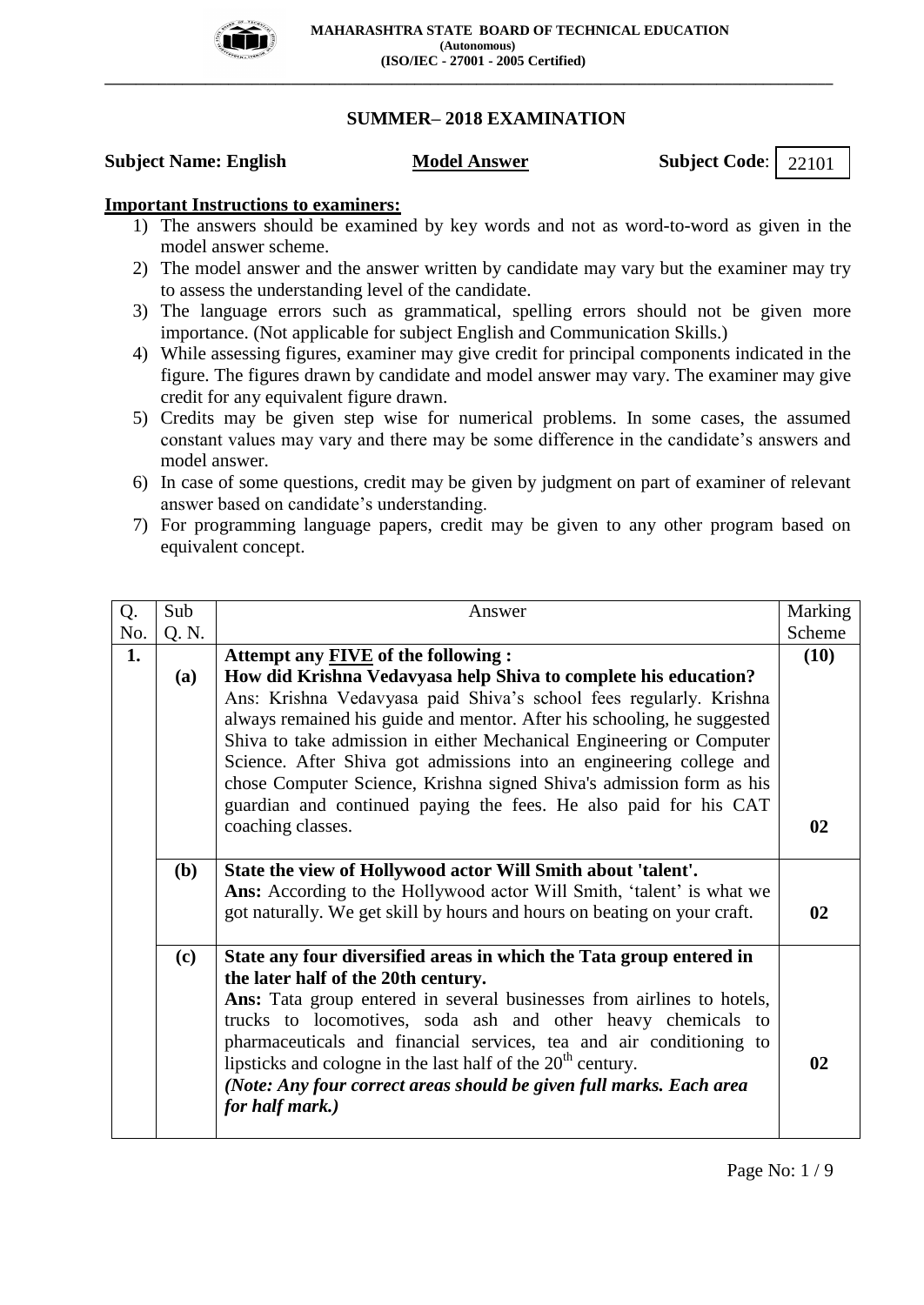

**\_\_\_\_\_\_\_\_\_\_\_\_\_\_\_\_\_\_\_\_\_\_\_\_\_\_\_\_\_\_\_\_\_\_\_\_\_\_\_\_\_\_\_\_\_\_\_\_\_\_\_\_\_\_\_\_\_\_\_\_\_\_\_\_\_\_\_\_\_\_\_\_\_\_\_\_\_\_\_\_\_\_\_\_\_\_\_\_\_\_\_\_\_\_**

#### **SUMMER– 2018 EXAMINATION Subject Name: English Model Answer Subject Code:** Q. No. Sub Q. N. Answer Marking Scheme **1. (d) Explain the term 'Recycle and Reuse'. Ans**: **Recycle**: Recycling is the process of converting the waste material into usable things. It also means processing the waste material. By recycling, we can reduce air, water and soil pollution. We can save the environment by proper recycling instead of throwing in a trash. **Reuse**: Reuse means using gadgets that has still some life left. We can help the environment by reusing the gadgets instead of throwing in a trash. **01 01 (e) Describe Arunima Sinha in two to three sentences. Ans:** Arunima Sinha is the first Indian amputee to climb the Mount Everest. Among women amputee, she is the second one to climb the Mount Everest. In 2015, she was awarded the Padma Shri, the  $4<sup>th</sup>$ highest civilian award in India. *(Note: Students can write other information of Arunima Sinha.)*  **02 (f) State any four qualities of Mr. Lal that have inspired you. Ans**: The qualities of Mr.Lal that have inspired me are his efficiency in managing the team, ability to delegate, multitasking skills, leadership skills, talent and his transition from a doer to a mentor. *(Note: Students can write about other qualities as well. Appropriate four qualities can be given full marks.)*  **02 (g) What mistake did the HR people realise in recruitment ?** The HR people realized, mistakes were happening when people were recruited based only on marks. They realised that candidates with 'good marks' were not qualified for 'work'. They also realised that some candidates who scored good marks did so because of good 'memory' rather than intelligence. In some cases, it was just luck. What they studied was asked in the exams. **02 2. (a) Attempt any THREE of the following : Narrate the experience of Arunima during Mount Everest Expedition.** Ans: Arunima started her expedition on 1<sup>st</sup> April, 2013. When she entered the death zone- 3500 feet from the top of Mount Everest- the most difficult terrain started. She saw dead bodies of mountaineers scattered all around. A Bangladeshi mountaineer took his last breath in front of her eyes. She was frightened but she kept on moving anyhow. She told herself that neither can she go back from here nor she can die before reaching the summit. Seeing Arunima struggling immensely with the artificial leg, her Sherpa kept on advising her to return back. But she did not give up. She told him that she can"t die before conquering Mount Everest. Thereafter, he started motivating her for the rest of the expedition. She reached the summit of Mount Everest on  $21^{st}$  May 2013- exactly after 52 days. When Arunima reached the top, everything changed; she raised the Indian tricolour and placed some pictures of her idol Swami Vivekananda next to it. **(12) 04** 22101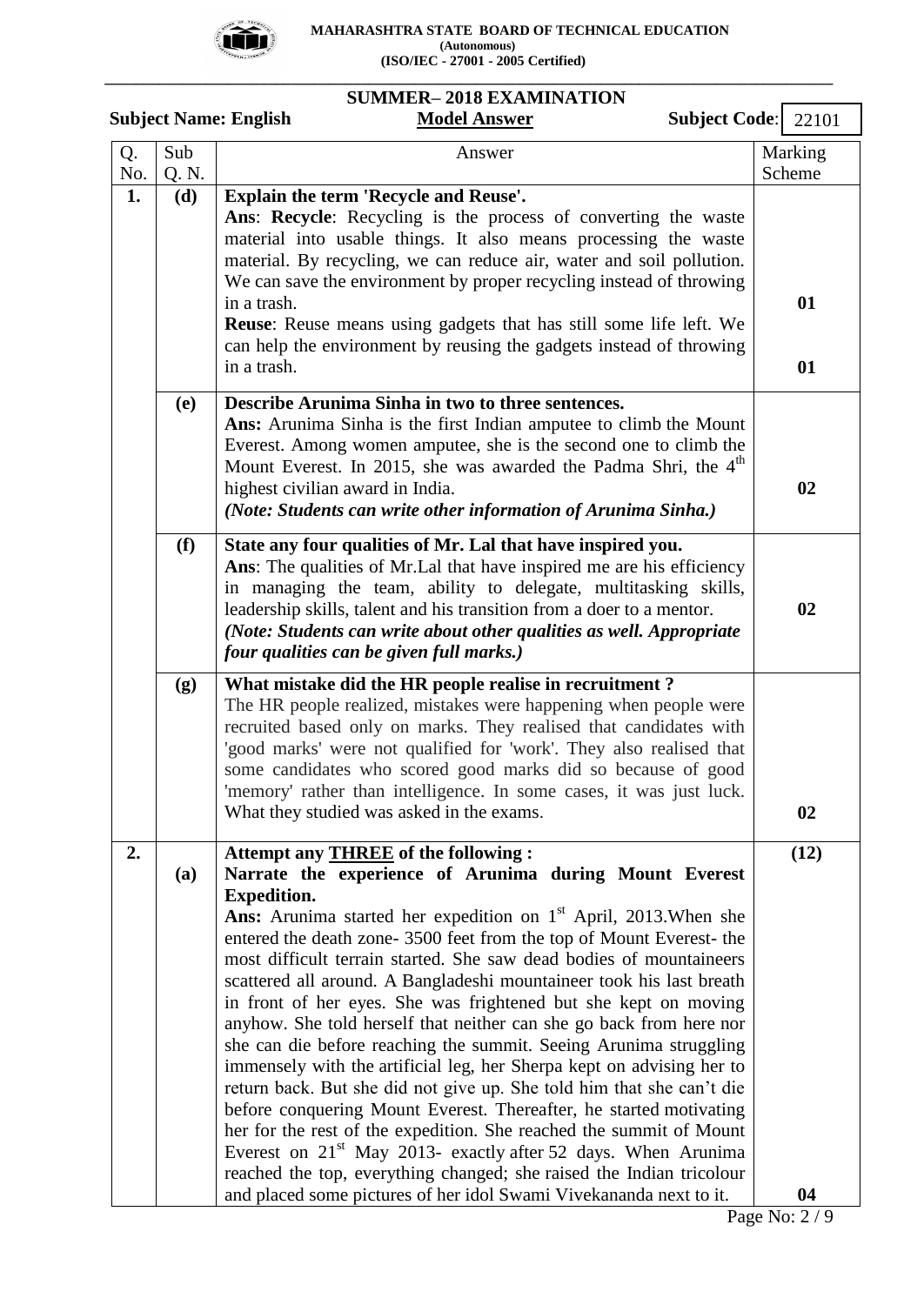

**\_\_\_\_\_\_\_\_\_\_\_\_\_\_\_\_\_\_\_\_\_\_\_\_\_\_\_\_\_\_\_\_\_\_\_\_\_\_\_\_\_\_\_\_\_\_\_\_\_\_\_\_\_\_\_\_\_\_\_\_\_\_\_\_\_\_\_\_\_\_\_\_\_\_\_\_\_\_\_\_\_\_\_\_\_\_\_\_\_\_\_\_\_\_ SUMMER– 2018 EXAMINATION**

## Subject Name: English Model Answer Subject Code:

22101

| Q.  | Sub          | Answer                                                                                                                                    | Marking |
|-----|--------------|-------------------------------------------------------------------------------------------------------------------------------------------|---------|
| No. | Q. N.        |                                                                                                                                           | Scheme  |
| 2.  | ( <b>b</b> ) | Elaborate the statement: 'The Tata group is India's biggest business                                                                      |         |
|     |              | empire.'                                                                                                                                  |         |
|     |              | Ans: The Tata group is India's biggest business empire. The Tata                                                                          |         |
|     |              | group's global footprint spans more than 100 countries in six continents.                                                                 |         |
|     |              | Founded by Jamsetji Tata in 1868, the Tata group is a global enterprise,                                                                  |         |
|     |              | headquartered in India, comprising over 100 independent operating<br>companies. In 2016-17, the revenue of Tata companies was \$100.39    |         |
|     |              | billion. These companies collectively employ over 695,000 people. With                                                                    |         |
|     |              | its pioneering and entrepreneurial spirit, the Tata group has several                                                                     |         |
|     |              | industries of national importance in India: steel, hydro-power, hospitality                                                               |         |
|     |              | and airlines. Tata's business empire include TCS, India's first software                                                                  |         |
|     |              | company, Tata Motors, which made India's first indigenously developed                                                                     |         |
|     |              | car- the Tata Indica and the smart city car- the Tata Nano, Tata Steel                                                                    |         |
|     |              | Europe, etc. Tata had several new businesses from airlines to hotels,                                                                     |         |
|     |              | trucks to locomotives, soda ash and other heavy chemicals to                                                                              |         |
|     |              | pharmaceuticals and financial services, tea and air conditioning to                                                                       |         |
|     |              | lipsticks and cologne.                                                                                                                    | 04      |
|     |              |                                                                                                                                           |         |
|     | (c)          | State and explain any six qualities of a Good Samaritan.                                                                                  |         |
|     |              | Ans. The word 'Samaritan' means a charitable or helpful person. In a                                                                      |         |
|     |              | way, the word itself defines the following qualities of a 'Good<br>Samaritan'.                                                            |         |
|     |              | 1. Philanthropy: A Good Samaritan always does something good for                                                                          |         |
|     |              | the welfare of others.                                                                                                                    |         |
|     |              | 2. Selflessness: He/she helps others selflessly. They do not think                                                                        |         |
|     |              | about their trouble or even profit.                                                                                                       |         |
|     |              | 3. Devotion /Dedication: A good Samaritan is devoted to the work he                                                                       |         |
|     |              | does. In spite of odds, they perform their moral<br>$\mathsf{She}$                                                                        |         |
|     |              | responsibilities with dedication.                                                                                                         |         |
|     |              | 4. Consistency: He/she has consistency in the work being done.                                                                            |         |
|     |              | Come what may, they will never compromise on their chosen work                                                                            |         |
|     |              | for a good cause.                                                                                                                         |         |
|     |              | 5. Love and affection: A good Samaritan helps others and works for<br>them out of the love and the affection they feel for them. The work |         |
|     |              | is not done for the name sake.                                                                                                            |         |
|     |              | 6. Nurture: A good Samaritan nurtures the needy, the underprivileged                                                                      |         |
|     |              | just like parents. He/she truly cares for them.                                                                                           | 04      |
|     |              |                                                                                                                                           |         |
|     | (d)          | Explain the positive steps that students can take to stop e-waste                                                                         |         |
|     |              | pollution.                                                                                                                                |         |
|     |              | <b>Ans:</b> Every time you replace one of your electronic devices, it's your                                                              |         |
|     |              | responsibility to be sure your old one gets recycled properly. Ideally, we                                                                |         |
|     |              | should consume less. We should not get pulled into the hype of new                                                                        |         |
|     |              | technology. If you want something, try to find a gently-used version<br>first. When you have an expired product, take the time to find a  |         |
|     |              |                                                                                                                                           |         |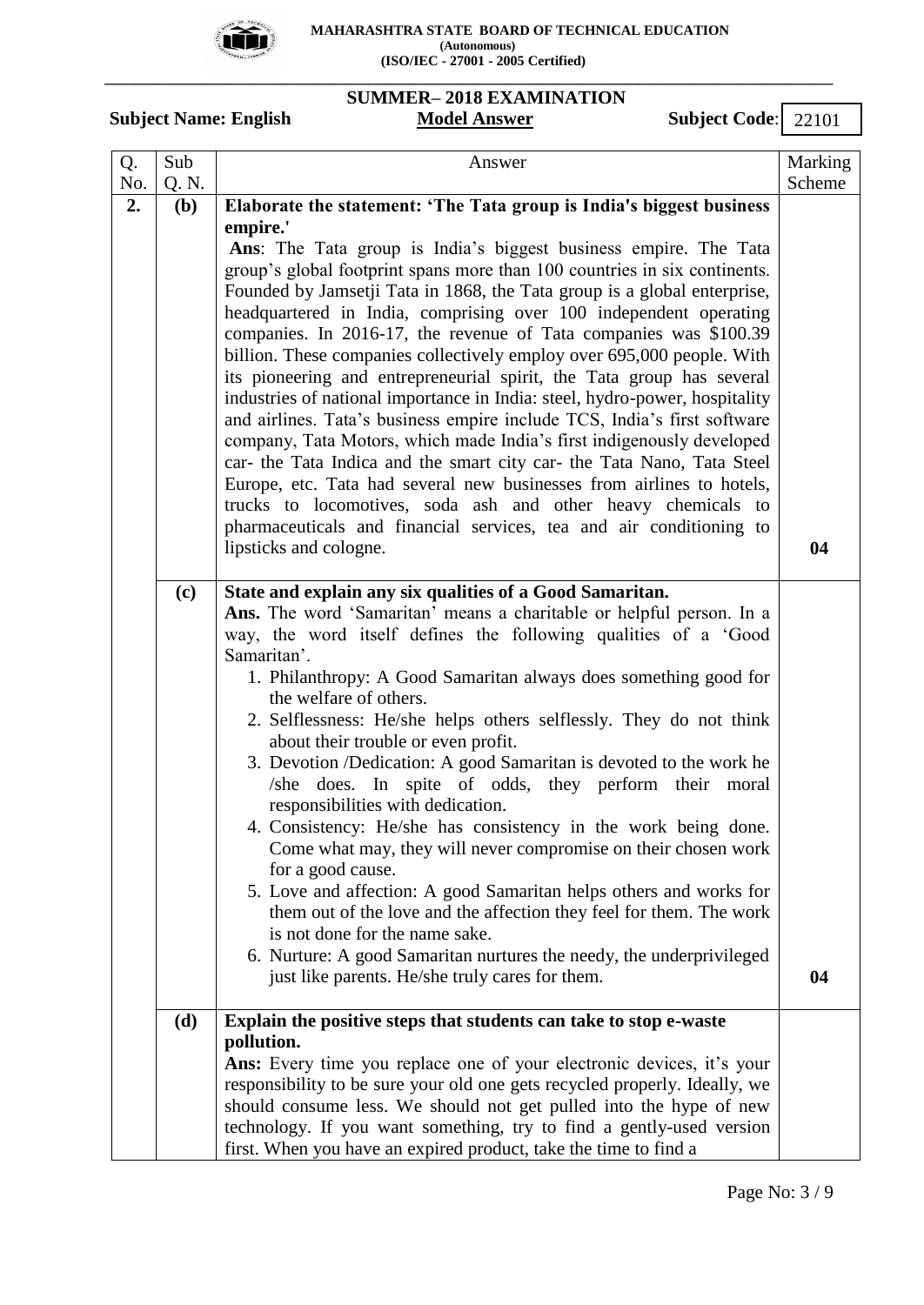

### **\_\_\_\_\_\_\_\_\_\_\_\_\_\_\_\_\_\_\_\_\_\_\_\_\_\_\_\_\_\_\_\_\_\_\_\_\_\_\_\_\_\_\_\_\_\_\_\_\_\_\_\_\_\_\_\_\_\_\_\_\_\_\_\_\_\_\_\_\_\_\_\_\_\_\_\_\_\_\_\_\_\_\_\_\_\_\_\_\_\_\_\_\_\_ SUMMER– 2018 EXAMINATION**

Subject Name: English Model Answer Subject Code: 22101

| Q.  | Sub   | Answer                                                                                                                                  | Marking |
|-----|-------|-----------------------------------------------------------------------------------------------------------------------------------------|---------|
| No. | Q. N. |                                                                                                                                         | Scheme  |
| 2.  |       | responsible e-waste recycler. This way we can become the part of the<br>solution. We should help properly to recycle as much e-waste as |         |
|     |       | possible. We can make the Earth a better place by halting digital data                                                                  |         |
|     |       | dumps.                                                                                                                                  | 04      |
| 3.  |       | Attempt any <b>THREE</b> of the following:                                                                                              | (12)    |
|     | (a)   | Develop a dialogue between a subject teacher and a student asking                                                                       |         |
|     |       | for permission to leave early due to illness. (8-10 dialogues)                                                                          |         |
|     |       | Ans:                                                                                                                                    |         |
|     |       | Student: Good morning madam.                                                                                                            |         |
|     |       | Teacher: Good morning Anuja.<br>Student: Madam, I want to go early today.                                                               |         |
|     |       | Teacher: Why? What is the problem?                                                                                                      |         |
|     |       | Student : Madam, I am not feeling well.                                                                                                 |         |
|     |       | Teacher: Oh! What are you suffering from?                                                                                               |         |
|     |       | Student : I am suffering from headache.                                                                                                 |         |
|     |       | Teacher: Ok. You can leave early today. But make sure that you cover                                                                    |         |
|     |       | today's study after you feel well.                                                                                                      |         |
|     |       | Student : Sure madam. Thank you very much.                                                                                              |         |
|     |       | Teacher: You are welcome. And consult a doctor. Take care.                                                                              |         |
|     |       | Student: Thank you madam.<br>(Note: Details / Contents may vary.)                                                                       | 04      |
|     |       |                                                                                                                                         |         |
|     | (b)   | Develop a dialogue between a book seller and a customer regarding                                                                       |         |
|     |       | 'availability of books'.<br>Ans:                                                                                                        |         |
|     |       | : Excuse me sir?<br>Customer                                                                                                            |         |
|     |       | Book Seller: Yes! How can I help you?                                                                                                   |         |
|     |       | : I want to take some books.<br>Customer                                                                                                |         |
|     |       | Book Seller: Sure! May I know the name of books?                                                                                        |         |
|     |       | : I want Communication Skills, Physics and Chemistry<br>Customer                                                                        |         |
|     |       | books.                                                                                                                                  |         |
|     |       | Book Seller: Let me check.                                                                                                              |         |
|     |       | Customer : Is it available sir?                                                                                                         |         |
|     |       | Book Seller: Yes. Here they are!<br>Customer                                                                                            |         |
|     |       | : How many rupees sir?<br>Book Seller: 485 rupees only.                                                                                 |         |
|     |       | Customer<br>: Ok. Here it is. Thank you very much sir. Good day.                                                                        |         |
|     |       | Book Seller: Welcome. Good day.                                                                                                         | 04      |
|     |       | (Note: Details / Contents may vary.)                                                                                                    |         |
|     | (c)   | Write a paragraph on 'My First Day of College'. (75 words)                                                                              |         |
|     |       | One rainy morning, I woke up with lot of enthusiasm to get ready for the                                                                |         |
|     |       | college. It was my first day in the college! All the students and parents                                                               |         |
|     |       | were sitting in the Seminar Hall together. I was nervous thinking about                                                                 |         |
|     |       | the totally new environment. The induction started with a welcome                                                                       |         |
|     |       | speech by the principal and one by one we got introduced to all our                                                                     |         |
|     |       | teachers, course, curriculum and other activities. I gradually started                                                                  |         |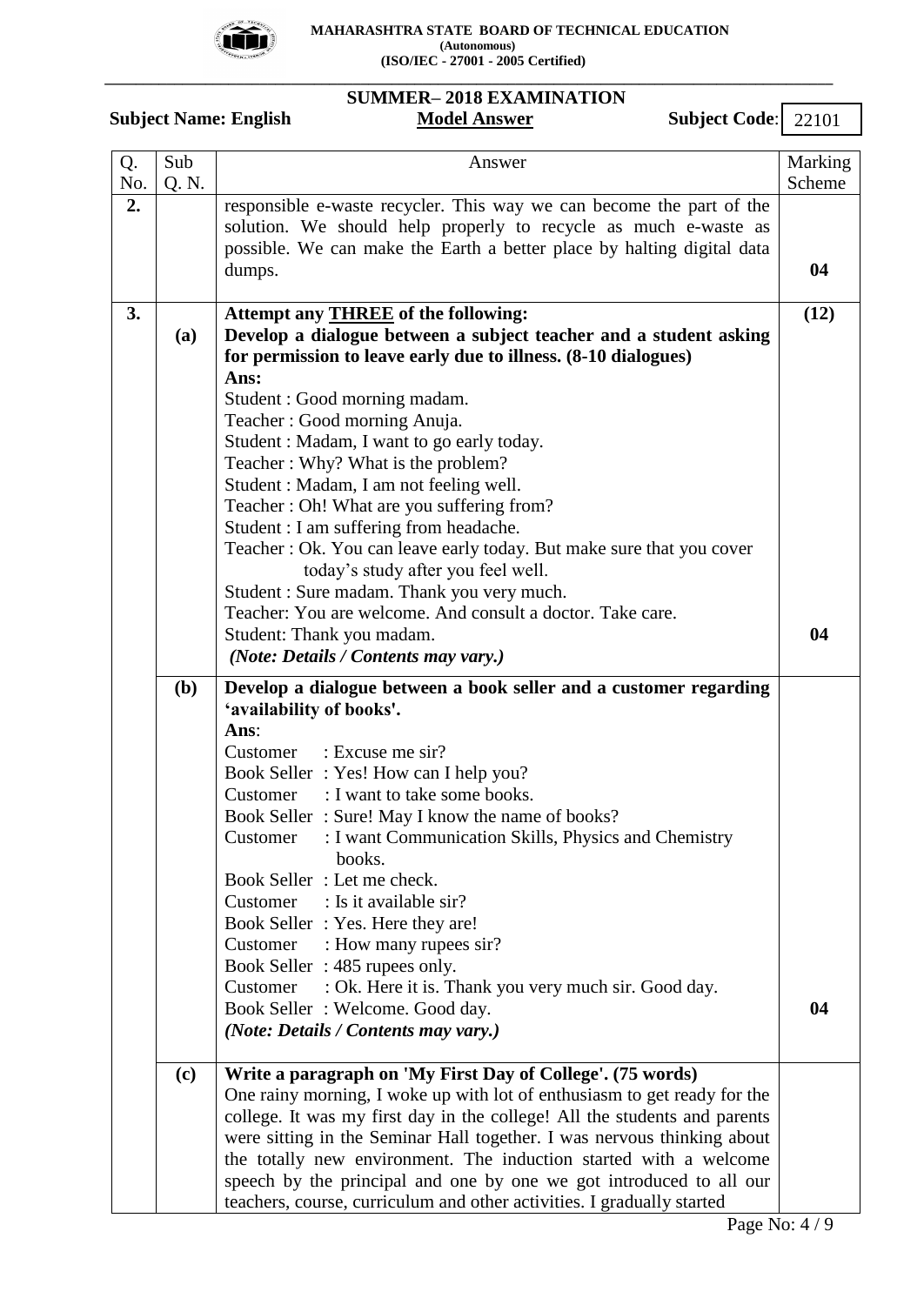

**\_\_\_\_\_\_\_\_\_\_\_\_\_\_\_\_\_\_\_\_\_\_\_\_\_\_\_\_\_\_\_\_\_\_\_\_\_\_\_\_\_\_\_\_\_\_\_\_\_\_\_\_\_\_\_\_\_\_\_\_\_\_\_\_\_\_\_\_\_\_\_\_\_\_\_\_\_\_\_\_\_\_\_\_\_\_\_\_\_\_\_\_\_\_**

### **Subject Name: English**

# **SUMMER– 2018 EXAMINATION**

Subject Code: 22101

| Q.  | Sub   | Answer                                                                                                                                                                                                                                                                                                                                                                                                                                                                                                                                                                                                                                                                                                                                                                                                                                                                                                                                                                                                                                                                                                                                                                                              | Marking |
|-----|-------|-----------------------------------------------------------------------------------------------------------------------------------------------------------------------------------------------------------------------------------------------------------------------------------------------------------------------------------------------------------------------------------------------------------------------------------------------------------------------------------------------------------------------------------------------------------------------------------------------------------------------------------------------------------------------------------------------------------------------------------------------------------------------------------------------------------------------------------------------------------------------------------------------------------------------------------------------------------------------------------------------------------------------------------------------------------------------------------------------------------------------------------------------------------------------------------------------------|---------|
| No. | Q. N. |                                                                                                                                                                                                                                                                                                                                                                                                                                                                                                                                                                                                                                                                                                                                                                                                                                                                                                                                                                                                                                                                                                                                                                                                     | Scheme  |
| 3.  |       | feeling as a part of the institute. After the induction, we started<br>interacting with each other. It became a memorable day in my life!<br>(Note: Contents may vary.)                                                                                                                                                                                                                                                                                                                                                                                                                                                                                                                                                                                                                                                                                                                                                                                                                                                                                                                                                                                                                             | 04      |
|     | (d)   | Write a paragraph on 'E-Waste Management'. (75 words)<br>Ans: Electronic waste is a serious problem of the world. Electronic<br>waste from gadgets and devices includes dangerous chemicals like lead,<br>cadmium, beryllium, mercury and brominated flame retardants. When<br>we dispose off gadgets and devices improperly, these hazardous<br>materials have a high risk of polluting the air, contaminating soil and<br>leaching into water sources. Therefore, we need to do 'E-Waste<br>Management'. Every time when we replace one of our electronic<br>devices, it's our responsibility to be sure that our device gets recycled<br>properly and not shipped to third world countries. We should find a<br>responsible e-waste recycler. We can use a Certified E-Waste Recycler<br>through the Basel Action Network (BAN) and give them our gadgets for<br>disposal. We can visit Civic Institutions like local government, schools<br>and universities for additional responsible recycling options. We can<br>also search retail options like Best Buy for proper disposal of gadgets.<br>We can donate our electronics gadgets if it still has life left.<br>(Note: Contents may vary.) | 04      |
| 4.  | (a)   | Attempt any <b>THREE</b> of the following :<br><b>Make sentences using following collocations :</b>                                                                                                                                                                                                                                                                                                                                                                                                                                                                                                                                                                                                                                                                                                                                                                                                                                                                                                                                                                                                                                                                                                 | (12)    |
|     | (i)   | Have a fun: Teacher said to the students, "Enjoy the picnic, have a<br>fun."                                                                                                                                                                                                                                                                                                                                                                                                                                                                                                                                                                                                                                                                                                                                                                                                                                                                                                                                                                                                                                                                                                                        | 01      |
|     | (ii)  | Come into view: After the rain, the sun came into view.                                                                                                                                                                                                                                                                                                                                                                                                                                                                                                                                                                                                                                                                                                                                                                                                                                                                                                                                                                                                                                                                                                                                             | 01      |
|     | (iii) | Take a break: I am tired now. Let's take a break for ten minutes.                                                                                                                                                                                                                                                                                                                                                                                                                                                                                                                                                                                                                                                                                                                                                                                                                                                                                                                                                                                                                                                                                                                                   | 01      |
|     | (iv)  | Save electricity: It is our responsibility to save electricity.<br>(Note: Sentences may vary.)                                                                                                                                                                                                                                                                                                                                                                                                                                                                                                                                                                                                                                                                                                                                                                                                                                                                                                                                                                                                                                                                                                      | 01      |
|     | (b)   | Replace the underlined words with correct words and rewrite the<br>sentences.                                                                                                                                                                                                                                                                                                                                                                                                                                                                                                                                                                                                                                                                                                                                                                                                                                                                                                                                                                                                                                                                                                                       |         |
|     | (i)   | I always except good advice.<br>Ans: I always accept good advice.                                                                                                                                                                                                                                                                                                                                                                                                                                                                                                                                                                                                                                                                                                                                                                                                                                                                                                                                                                                                                                                                                                                                   | 01      |
|     | (ii)  | They placed an order for office stationary.<br>Ans: They placed an order for office stationery.                                                                                                                                                                                                                                                                                                                                                                                                                                                                                                                                                                                                                                                                                                                                                                                                                                                                                                                                                                                                                                                                                                     | 01      |
|     | (iii) | We here a loud noise.<br>Ans: We hear/heard a loud noise.                                                                                                                                                                                                                                                                                                                                                                                                                                                                                                                                                                                                                                                                                                                                                                                                                                                                                                                                                                                                                                                                                                                                           | 01      |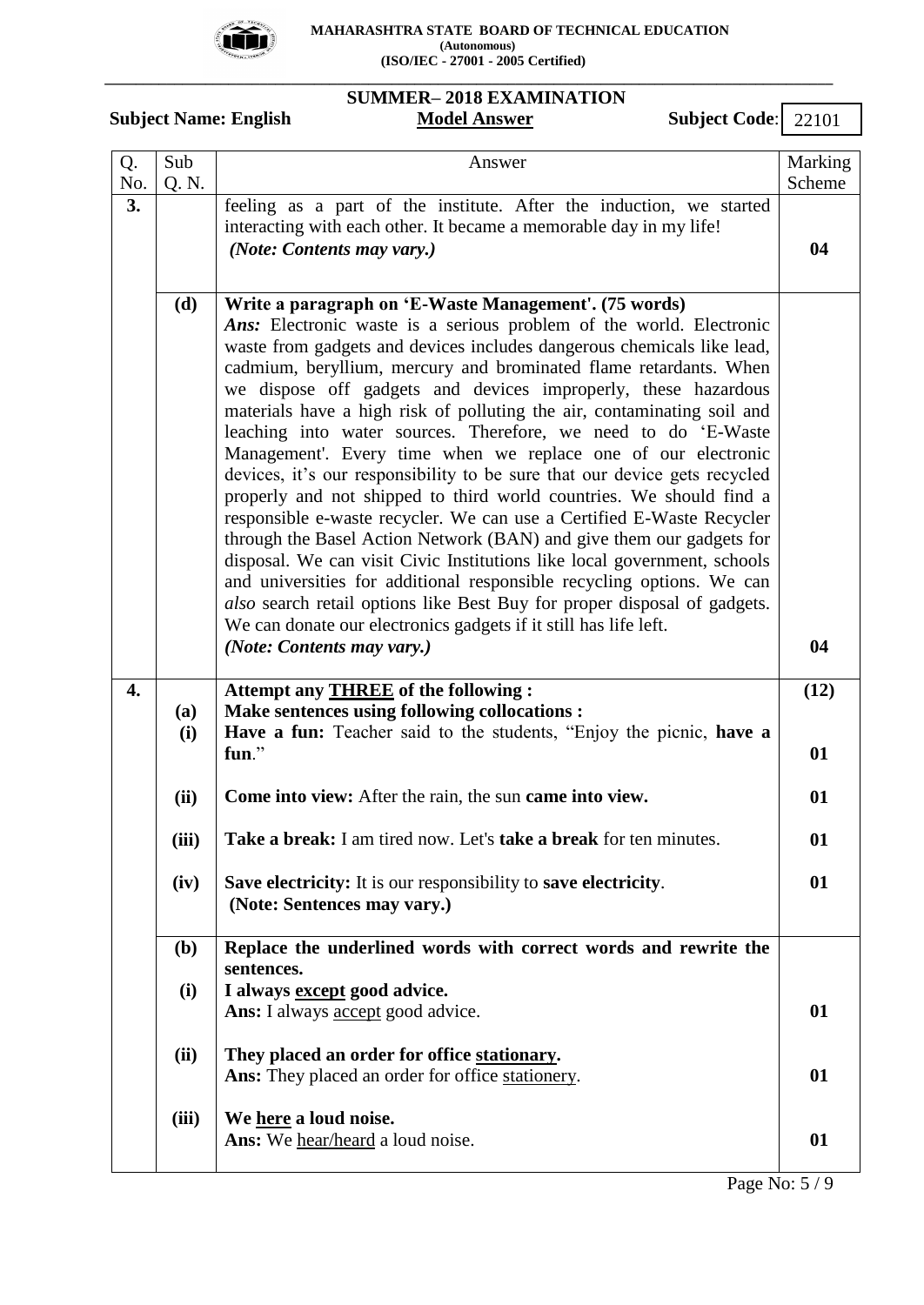

## **\_\_\_\_\_\_\_\_\_\_\_\_\_\_\_\_\_\_\_\_\_\_\_\_\_\_\_\_\_\_\_\_\_\_\_\_\_\_\_\_\_\_\_\_\_\_\_\_\_\_\_\_\_\_\_\_\_\_\_\_\_\_\_\_\_\_\_\_\_\_\_\_\_\_\_\_\_\_\_\_\_\_\_\_\_\_\_\_\_\_\_\_\_\_**

### **Subject Name: English**

## **SUMMER– 2018 EXAMINATION**

Subject Code: 22101

| Q.  | Sub   | Answer                                                                                                                               | Marking |
|-----|-------|--------------------------------------------------------------------------------------------------------------------------------------|---------|
| No. | Q. N. |                                                                                                                                      | Scheme  |
| 4.  | (iv)  | I don't know weather my friend will come or not.                                                                                     |         |
|     |       | I don't know whether my friend will come or not.                                                                                     | 01      |
|     |       |                                                                                                                                      |         |
|     | (c)   | Write the meaning of following idioms and make sentences of your                                                                     |         |
|     |       | own:                                                                                                                                 |         |
|     | (i)   | bore away:                                                                                                                           |         |
|     |       | <b>Meaning:</b> to remove from a certain place, environment, or mental or                                                            |         |
|     |       | emotional state; to transport into a new location or state.                                                                          | 01      |
|     |       |                                                                                                                                      |         |
|     |       | <b>Sentence:</b> Sunil <b>bore away</b> his old material to his store room.                                                          |         |
|     |       |                                                                                                                                      | 01      |
|     |       |                                                                                                                                      |         |
|     | (ii)  | Every dark cloud has a silver lining.                                                                                                |         |
|     |       | <b>Meaning:</b> There is always something hopeful about even the most                                                                |         |
|     |       | difficult or unhappy situation                                                                                                       | 01      |
|     |       |                                                                                                                                      |         |
|     |       | <b>Sentence:</b> I'm sorry to hear that your business is going badly. Don't be<br>depressed because every cloud has a silver lining. | 01      |
|     |       |                                                                                                                                      |         |
|     | (d)   | Choose the correctly spelt words from the following:                                                                                 |         |
|     | (i)   | noticable, noticeble, noticeable                                                                                                     |         |
|     |       | Ans: noticeable                                                                                                                      | 01      |
|     |       |                                                                                                                                      |         |
|     | (ii)  | happyness, happiness, happines                                                                                                       |         |
|     |       | <b>Ans:</b> happiness                                                                                                                | 01      |
|     |       |                                                                                                                                      |         |
|     | (iii) | greatful, grateful, gratefull                                                                                                        |         |
|     |       | Ans: grateful                                                                                                                        | 01      |
|     |       |                                                                                                                                      |         |
|     | (iv)  | ninth, nineth, nintth                                                                                                                |         |
|     |       | <b>Ans:</b> ninth                                                                                                                    | 01      |
|     |       |                                                                                                                                      |         |
|     | (e)   | <b>Change the voice:</b>                                                                                                             |         |
|     | (i)   | I sent the report yesterday.                                                                                                         |         |
|     |       | Ans: The report was sent by me yesterday.                                                                                            | 01      |
|     |       |                                                                                                                                      |         |
|     | (ii)  | The boys were playing football.                                                                                                      |         |
|     |       | Ans: Football was being played by the boys.                                                                                          | 01      |
|     |       |                                                                                                                                      |         |
|     | (iii) | The publisher had printed the book.                                                                                                  |         |
|     |       | <b>Ans:</b> The book had been printed by the publisher.                                                                              | 01      |
|     | (iv)  | Let the door be shut.                                                                                                                |         |
|     |       | Ans: Shut the door.                                                                                                                  | 01      |
|     |       |                                                                                                                                      |         |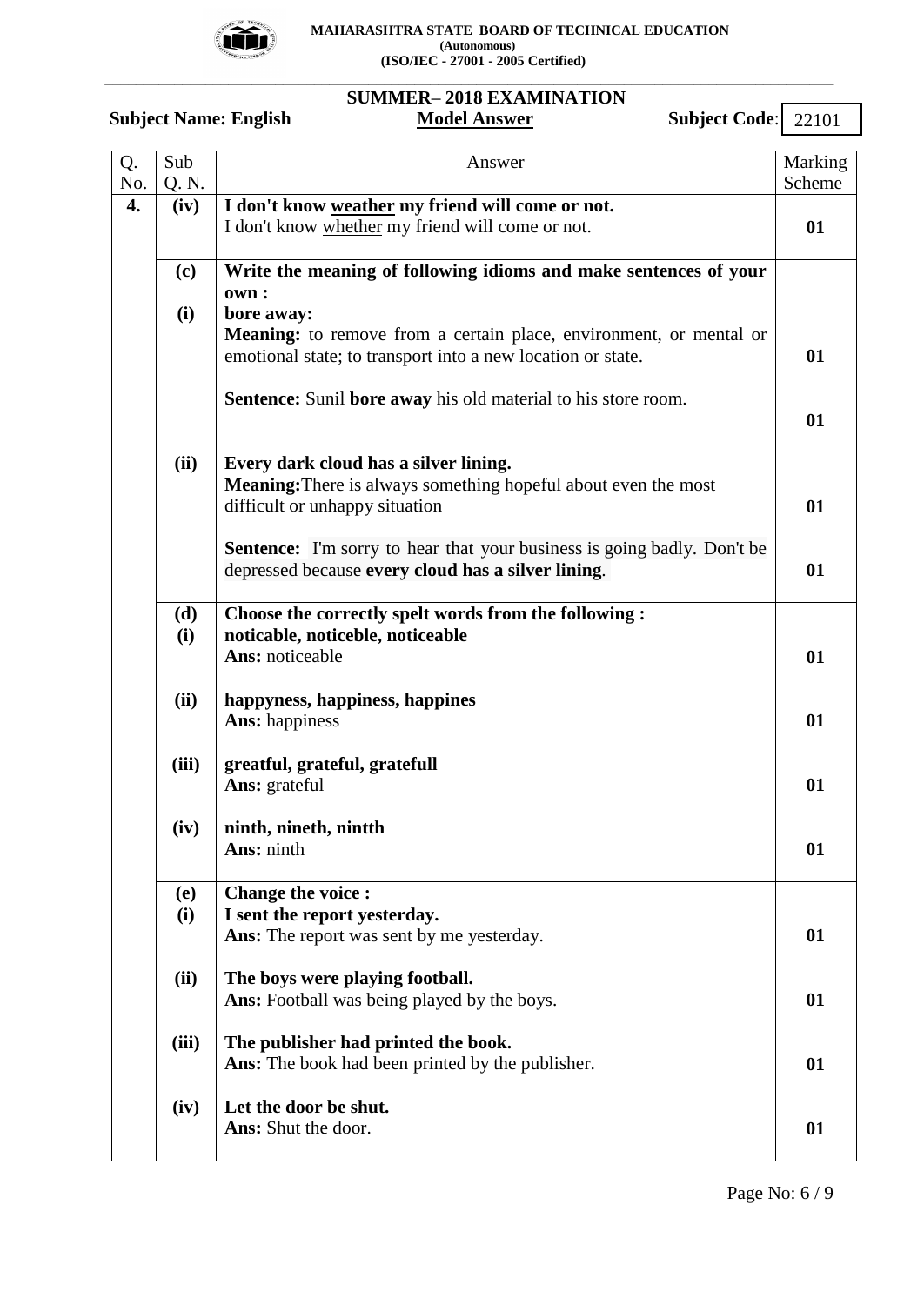

**\_\_\_\_\_\_\_\_\_\_\_\_\_\_\_\_\_\_\_\_\_\_\_\_\_\_\_\_\_\_\_\_\_\_\_\_\_\_\_\_\_\_\_\_\_\_\_\_\_\_\_\_\_\_\_\_\_\_\_\_\_\_\_\_\_\_\_\_\_\_\_\_\_\_\_\_\_\_\_\_\_\_\_\_\_\_\_\_\_\_\_\_\_\_**

Subject Name: English Model Answer Subject Code:

## **SUMMER– 2018 EXAMINATION**

22101

| Q.  | Sub   | Answer                                                                                                                               | Marking |
|-----|-------|--------------------------------------------------------------------------------------------------------------------------------------|---------|
| No. | Q. N. |                                                                                                                                      | Scheme  |
| 5.  | (A)   | Attempt any TWO of the following :                                                                                                   | (08)    |
|     | (i)   | Draft a welcome speech for the felicitation of meritorious students of                                                               |         |
|     |       | your institute.                                                                                                                      |         |
|     |       | Ans: Good morning ladies and gentlemen. Welcome to the Felicitation                                                                  |         |
|     |       | Program of meritorious students of our institute. I take this opportunity                                                            |         |
|     |       | to welcome today's Chief Guest Mr. Sumit Patil, Manager, Sumit                                                                       |         |
|     |       | Enterprises for this Felicitation Program today. He has completed M.E.                                                               |         |
|     |       | in Mechanical Engineering from Pune University. Later on he pursued                                                                  |         |
|     |       | his MBA degree from IIM Lucknow. It is an honour and a privilege to                                                                  |         |
|     |       | have him with us today.                                                                                                              |         |
|     |       | I also welcome the dignitaries on and off the dais, teachers,                                                                        |         |
|     |       | meritorious students and my dear friends. Today we have gathered here                                                                |         |
|     |       | for the Felicitation Program of meritorious students of our institute.                                                               |         |
|     |       | Once again I welcome all of you for this program.                                                                                    | 04      |
|     |       | (Note: Details/Contents may vary.)                                                                                                   |         |
|     |       |                                                                                                                                      |         |
|     | (ii)  | Propose a vote of thanks for the seminar organised on 'Effective                                                                     |         |
|     |       | <b>Communication Skills' in your institute.</b>                                                                                      |         |
|     |       | Ans: Good evening all!                                                                                                               |         |
|     |       | As all good things come to an end in life, so is the seminar. On behalf of                                                           |         |
|     |       | Pioneer Institute of Technology, I take this opportunity to propose vote                                                             |         |
|     |       | of thanks to those who have directly and indirectly contributed to this                                                              |         |
|     |       | seminar on 'Effective Communication Skills' organised by our institute.                                                              |         |
|     |       | At the outset, I thank our chief Guest and resource person Mr. Rajan                                                                 |         |
|     |       | Kumar. We are really enlightened with your knowledge and presence.<br>We are thankful to our honorable Founder President and Founder |         |
|     |       | Secretary for their motivation. I would like to thank our Principal for his                                                          |         |
|     |       | enthusiastic support. A special thanks to the organizing committee,                                                                  |         |
|     |       | teaching and non teaching staff for their unflinching support and                                                                    |         |
|     |       | coordination. Our heartfelt thanks to our students for active participation.                                                         |         |
|     |       | With these warm words and a kind message, we move to the end of                                                                      |         |
|     |       | today's seminar. Thank you.                                                                                                          | 04      |
|     |       | (Note: Details/Contents may vary.)                                                                                                   |         |
|     |       |                                                                                                                                      |         |
|     | (iii) | Draft a speech for introducing the chief guest for cultural events                                                                   |         |
|     |       | organised in your college.                                                                                                           |         |
|     |       | Ans: A very Good evening to one and all present here!                                                                                |         |
|     |       | It is my honour to introduce today's chief guest Mr. Bharat Thakur                                                                   |         |
|     |       | for the cultural events organized by Shivaji Polytechnic.                                                                            |         |
|     |       | He has completed B.A. from FIPT, Pune. He has been working in                                                                        |         |
|     |       | many regional and Hindi serials as a main character. He has also worked                                                              |         |
|     |       | in 5 Hindi movies. He has been awarded 'The Best Actor Award' for his                                                                |         |
|     |       | role in the movie 'Stylish'. Put your hands together to welcome today's                                                              |         |
|     |       | chief guest, Mr. Bharat Thakur, for our cultural events.                                                                             |         |
|     |       | Sir, I request you to address the audience.                                                                                          | 04      |
|     |       | (Note: Details/Contents may vary.)                                                                                                   |         |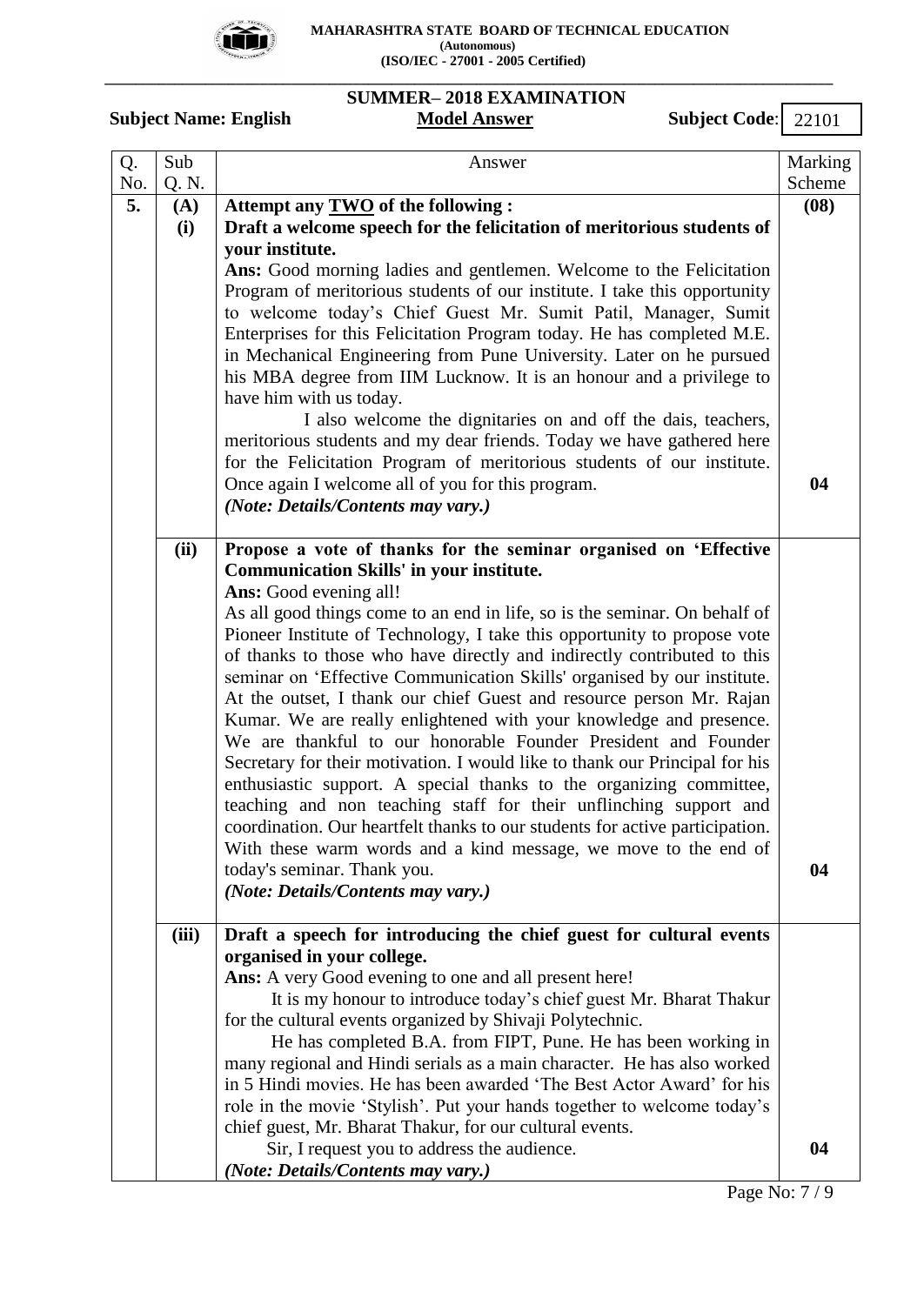

## **\_\_\_\_\_\_\_\_\_\_\_\_\_\_\_\_\_\_\_\_\_\_\_\_\_\_\_\_\_\_\_\_\_\_\_\_\_\_\_\_\_\_\_\_\_\_\_\_\_\_\_\_\_\_\_\_\_\_\_\_\_\_\_\_\_\_\_\_\_\_\_\_\_\_\_\_\_\_\_\_\_\_\_\_\_\_\_\_\_\_\_\_\_\_**

|     |                                                                            | <b>SUMMER-2018 EXAMINATION</b>                                                                                                                                                                                                                                                                                                                                                                                                                                                                                                                                                                                                                                                                                                                                                        |         |
|-----|----------------------------------------------------------------------------|---------------------------------------------------------------------------------------------------------------------------------------------------------------------------------------------------------------------------------------------------------------------------------------------------------------------------------------------------------------------------------------------------------------------------------------------------------------------------------------------------------------------------------------------------------------------------------------------------------------------------------------------------------------------------------------------------------------------------------------------------------------------------------------|---------|
|     | Subject Code: 22101<br><b>Subject Name: English</b><br><b>Model Answer</b> |                                                                                                                                                                                                                                                                                                                                                                                                                                                                                                                                                                                                                                                                                                                                                                                       |         |
| Q.  | Sub                                                                        | Answer                                                                                                                                                                                                                                                                                                                                                                                                                                                                                                                                                                                                                                                                                                                                                                                | Marking |
| No. | Q. N.                                                                      |                                                                                                                                                                                                                                                                                                                                                                                                                                                                                                                                                                                                                                                                                                                                                                                       | Scheme  |
| 5   | <b>(B)</b>                                                                 | <b>Change into indirect speech:</b>                                                                                                                                                                                                                                                                                                                                                                                                                                                                                                                                                                                                                                                                                                                                                   | (04)    |
|     | (a)                                                                        | Tiya said, "The sun rises in the east".                                                                                                                                                                                                                                                                                                                                                                                                                                                                                                                                                                                                                                                                                                                                               |         |
|     |                                                                            | Ans: Tiya said that the sun rises in the east.                                                                                                                                                                                                                                                                                                                                                                                                                                                                                                                                                                                                                                                                                                                                        | 02      |
|     | (b)                                                                        | "You should revise your lessons" he said to me.                                                                                                                                                                                                                                                                                                                                                                                                                                                                                                                                                                                                                                                                                                                                       |         |
|     |                                                                            | Ans: He told me that I should revise my lessons.                                                                                                                                                                                                                                                                                                                                                                                                                                                                                                                                                                                                                                                                                                                                      |         |
|     |                                                                            | <b>OR</b>                                                                                                                                                                                                                                                                                                                                                                                                                                                                                                                                                                                                                                                                                                                                                                             |         |
|     |                                                                            | He advised me to revise my lessons.                                                                                                                                                                                                                                                                                                                                                                                                                                                                                                                                                                                                                                                                                                                                                   | 02      |
| 6.  |                                                                            | Attempt any TWO of the following :                                                                                                                                                                                                                                                                                                                                                                                                                                                                                                                                                                                                                                                                                                                                                    | (12)    |
|     | (a)                                                                        | Do as directed:                                                                                                                                                                                                                                                                                                                                                                                                                                                                                                                                                                                                                                                                                                                                                                       |         |
|     | (i)                                                                        | $\underline{A}$ Titanic disappeared in <u>a</u> sea. (Rewrite the sentence using the                                                                                                                                                                                                                                                                                                                                                                                                                                                                                                                                                                                                                                                                                                  |         |
|     |                                                                            | correct article in place of underlined article.)                                                                                                                                                                                                                                                                                                                                                                                                                                                                                                                                                                                                                                                                                                                                      |         |
|     |                                                                            | <b>Ans: The Titanic disappeared in the sea.</b>                                                                                                                                                                                                                                                                                                                                                                                                                                                                                                                                                                                                                                                                                                                                       | 02      |
|     | (ii)                                                                       | The climate by Mahabaleshwar is conducive to health. (Rewrite the<br>sentence using correct preposition in place of underlined<br>conjunctions.)                                                                                                                                                                                                                                                                                                                                                                                                                                                                                                                                                                                                                                      |         |
|     |                                                                            | Ans: The climate of Mahabaleshwar is conducive to health.                                                                                                                                                                                                                                                                                                                                                                                                                                                                                                                                                                                                                                                                                                                             | 02      |
|     | (iii)                                                                      | Dr. Kalam was though a scientist and author of many famous<br>books. (Rewrite the sentence using correct conjunction in place of<br>underlined conjunctions.)<br>Ans: Dr. Kalam was not only a scientist but also author of many<br>famous books.                                                                                                                                                                                                                                                                                                                                                                                                                                                                                                                                     | 02      |
|     | <b>(B)</b>                                                                 | Read the following passage and answer the given questions :<br>Since football is the most popular game in the world, the best<br>football player is Pele. He was born on October 23, 1940 in Brazil. He<br>was a Negro, who had earned the name of 'Black Diamond of Football'.<br>He used to play Soccer-barefoot in the street with a football made from<br>cotton cloth. Once he stole peanuts from a goods train and bought a<br>leather football after selling them.<br>Pele became a famous football player under the coaching of<br>Waldima Brito, the famous football instructor. He took part in the world<br>football competition of 1962, 1966 and 1970. He scored 1216 goals in<br>1254 matches. It was a world record for a single football player.<br><b>Questions:</b> |         |
|     | (i)                                                                        | <b>When was Pele born?</b><br>Ans: Pele was born on October 23, 1940.                                                                                                                                                                                                                                                                                                                                                                                                                                                                                                                                                                                                                                                                                                                 | 01      |
|     | (ii)                                                                       | <b>Who was Pele's instructor?</b><br>Ans: Pele's instructor was Waldima Brito, the famous football<br>instructor.                                                                                                                                                                                                                                                                                                                                                                                                                                                                                                                                                                                                                                                                     | 01      |